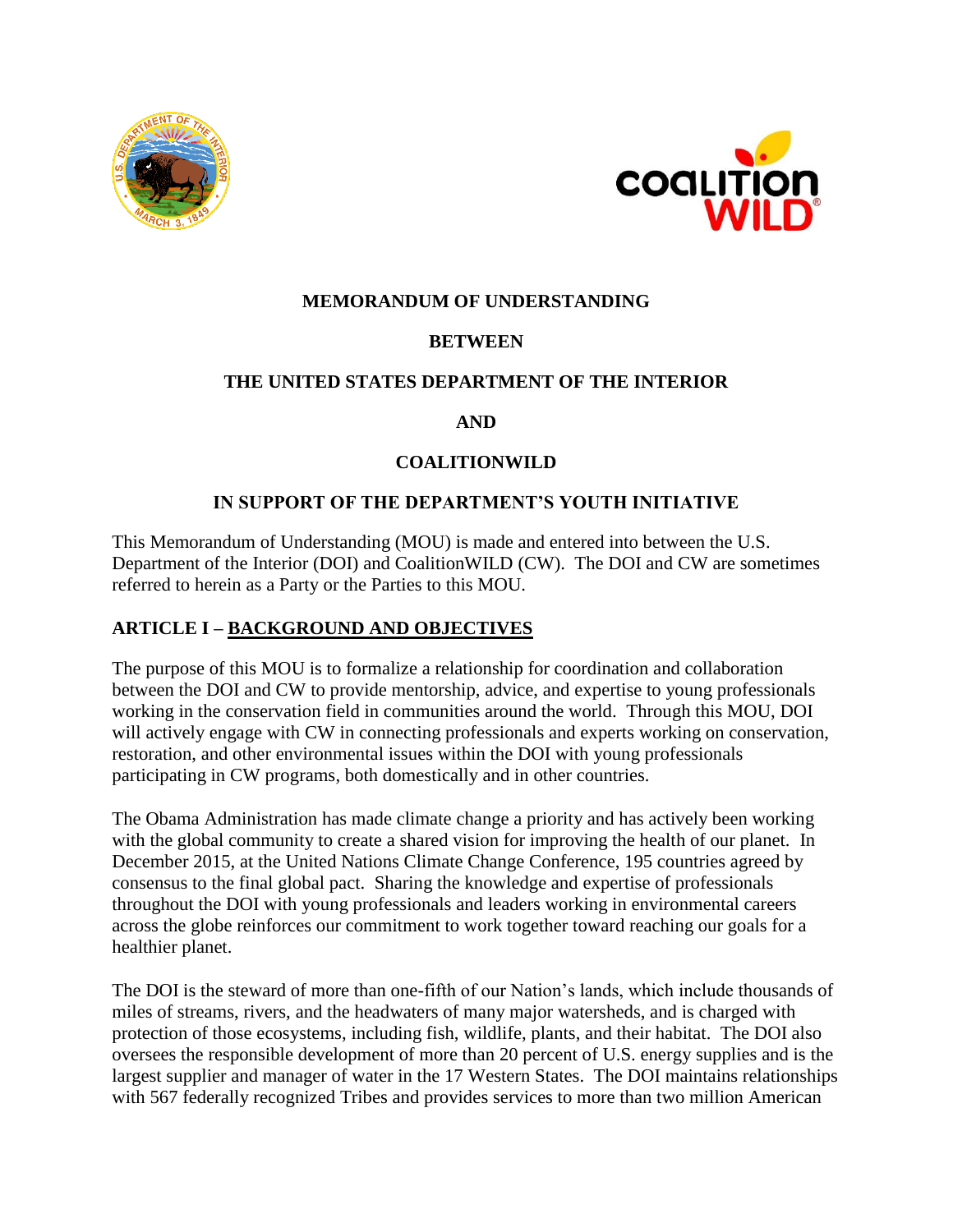Indian and Alaska Native peoples. The success of DOI's work and conservation vision relies on the involvement and ownership of all, most particularly the next generation of leaders, stewards, and champions who must be inspired to find their own connection with America's natural, cultural, and historic resources.

The DOI's workforce has developed extensive experience and expertise in conservation and climate change issues in a broad spectrum of areas, such as geology, hydrology, invasive species, and management of land, water, and wildlife resources. Sharing this knowledge with young professionals working on conservation issues throughout the global community will help reinforce a holistic strategy to addressing environmental health of our planet.

The DOI's goals will be accomplished through collaborative and coordinated mentorships to improve conservation strategies being developed by young professionals on a global scale. The DOI and CW will work together connecting young professionals in the conservation field with subject-matter experts at DOI to serve as mentors, advisors, and counselors in the development of strategic and effective conservation plans.

# **ARTICLE II – AUTHORITIES**

The DOI has broad authority under the various Federal laws that authorize it to manage, preserve, and protect the Nation's land as well as natural, historical, and cultural resources, including the Take Pride in America Act, 16 U.S.C. § 4601 et seq., which authorizes the Secretary of the Interior to carry out a number of activities in support of the Nation's land and resources. This MOU is consistent with these authorities and represents a recognition by DOI that the issues these authorities concern often have a global scale. The DOI anticipates that employees who volunteer in support of this MOU also will gain a broader understanding of their own fields of expertise.

CoalitionWILD galvanizes and connects the world's young change makers to tackle our planet's greatest conservation and sustainability challenges; and is a project within The WILD Foundation (WILD), a tax-exempt corporation organized under Section  $501(c)(3)$  of the Internal Revenue Code based in Boulder, Colorado, which works to protect and promote wilderness, wildlife, and people throughout the world and has a history of involvement with projects that demonstrate the value of wild nature and its ecological services.

# **ARTICLE III – STATEMENT OF WORK**

The DOI and CW will collaborate to leverage the strengths and resources of their organizations to achieve mutual goals, empowering young people, and leading to stronger conservation strategies throughout the global community. Where appropriate and subject to applicable laws, regulations, on-the-ground capacity, and availability of funding, DOI and CW will develop initiatives to further the purpose and objectives of this MOU, including general implementation actions outlined below: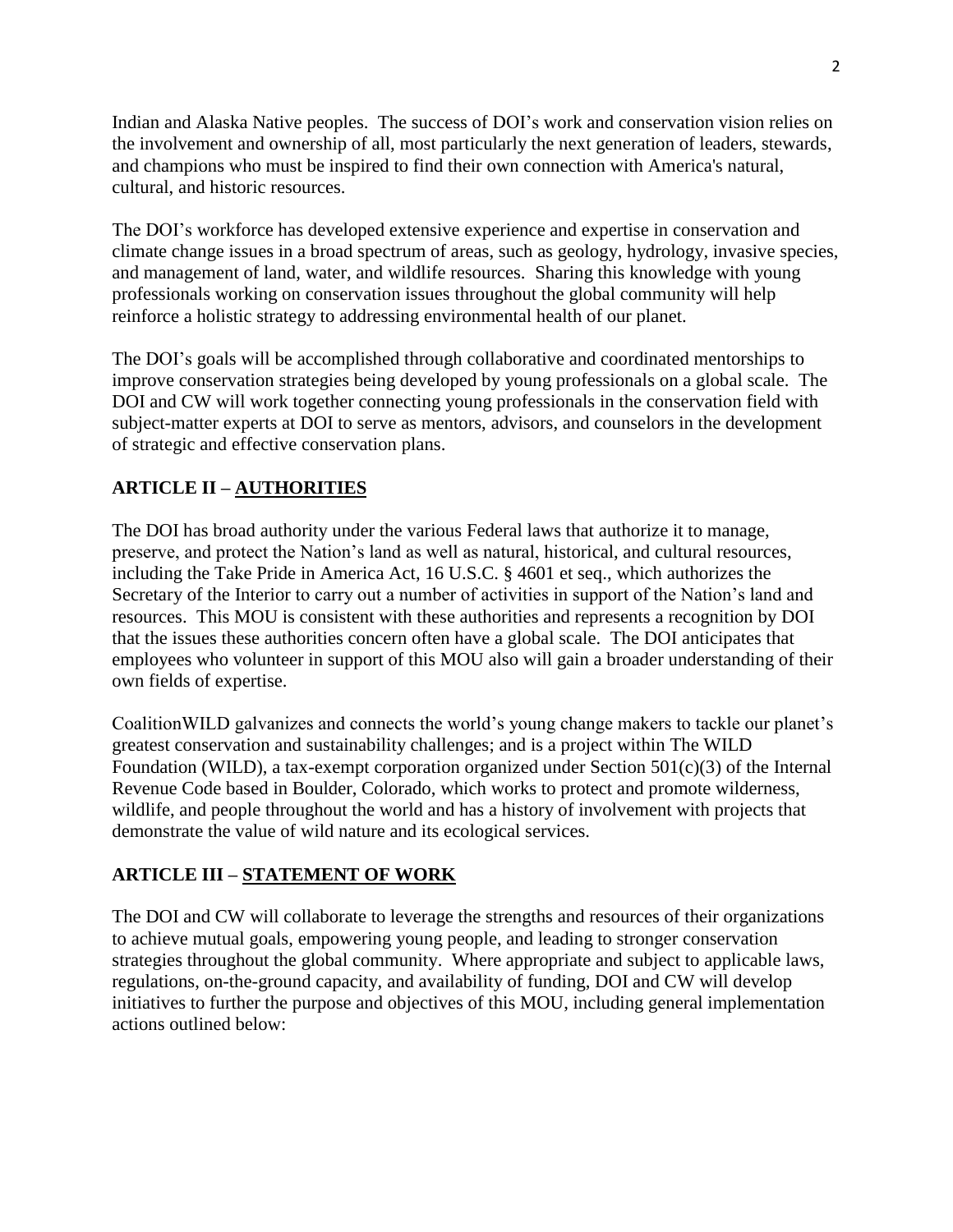#### 1. **The DOI and CW MUTUALLY AGREE TO:**

- o Connect young conservation leaders with experts who are working on conservation issues at DOI, including but not limited to removing invasive species, protecting critical habitat, managing water resources, working with Native communities on environmental issues, and preparing the next generation of environmental stewards.
- o Create opportunities for young leaders to increase knowledge and professional networks to develop and implement effective conservation strategies.
- o Lay the groundwork for young adults to become the 21st Century stewards of cultural, historical, scientific, and recreational resources on a global scale.
- o Provide young leaders with career and leadership development opportunities via mentorship.
- o Create opportunities for DOI employees to broaden their skills and experience through engagement with future conservation leaders in the global community.

#### 2. **DOI WILL SUPPORT THIS COLLABORATION BY:**

- o Promoting this new national collaboration with CW throughout its bureaus.
- o Providing opportunities for subject-matter experts within DOI to volunteer to serve as mentors and advisors to young leaders working on conservation issues both domestically and internationally.
- o Encouraging DOI bureaus to develop relationships with CW program participants, and provide opportunities to engage directly with them or connect at a distance using technology.
- o Providing opportunities for CW program participants to participate in DOI volunteer and educational programs.

#### 3. **CW WILL SUPPORT THIS COLLABORATION BY:**

- o Raising the visibility of DOI's youth initiative among conservation professionals by highlighting and publicizing the collaboration through CW's extensive network, utilizing a broad range of communication vehicles at its disposal.
- o Selecting up to 15 program participants annually to participate in the mentorship program, including their area of interest for mentorship.
- o Leveraging knowledge and relationships, drawing upon the extensive global networks it has developed and exploring possible ways to encourage young conservation professionals to participate in a mentorship program.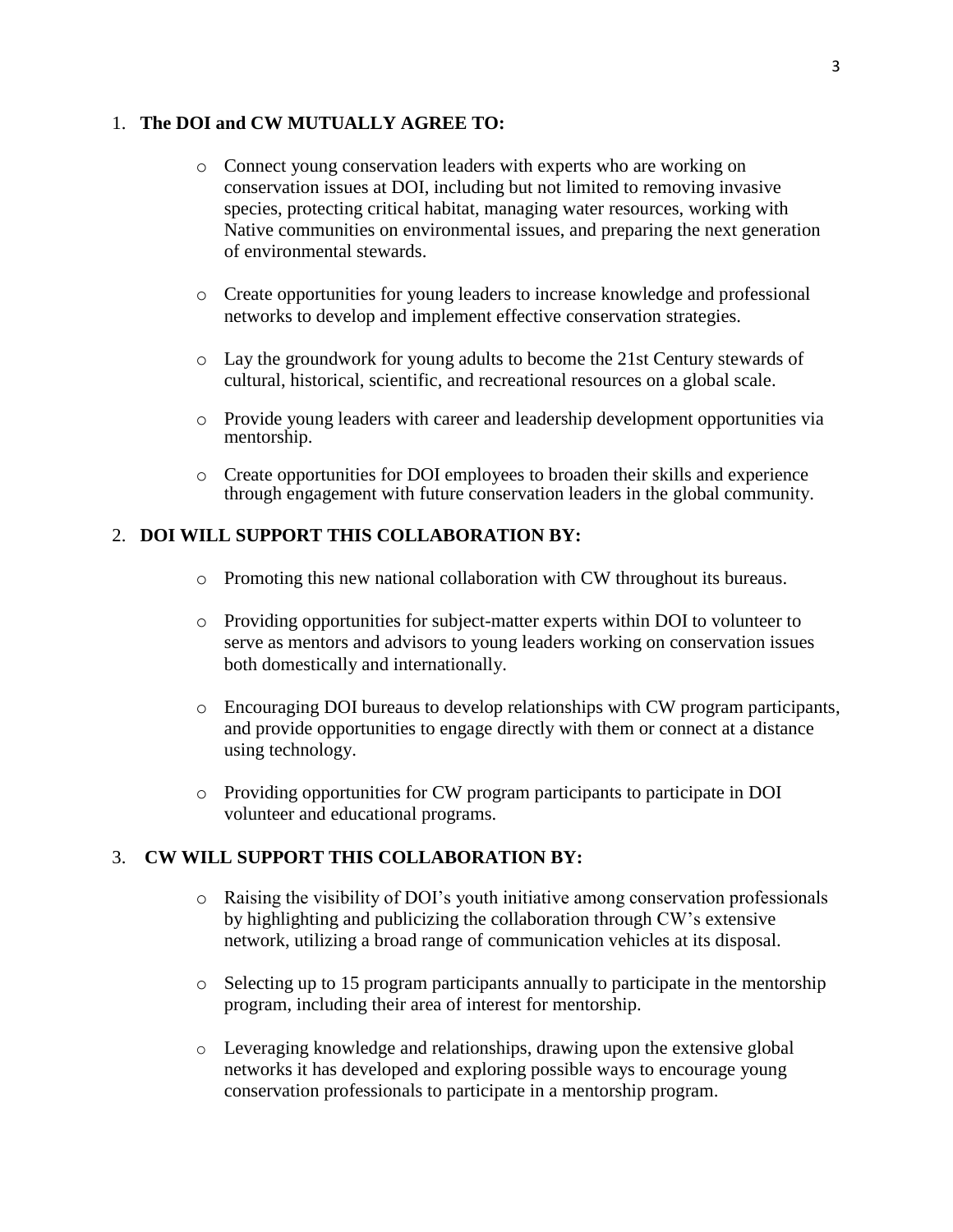o Stimulating and supporting progress by identifying promising efforts benefiting from this collaboration and creating mechanisms or venues through which other conservation leaders can learn from each other.

## **ARTICLE IV - TRADEMARKS, PRESS RELEASES, AND INTELLECTUAL PROPERTY**

- 1. Use, reproduction, or redistribution of the other Parties' brands, trademarks, and logo is strictly prohibited without written permission from the Party owning or controlling such brands, trademarks, and logos, or as stipulated by this MOU.
- 2. No Party shall use the other Party's brands, trademarks, or logos in the following ways:
	- a. In a product name or publication title not owned, controlled, or approved by the Party with rights to the brands, trademarks, or logo used;
	- b. In, as, or as part of each Party's own trademarks;
	- c. To identify products or service not owned, controlled, or approved by the other Party;
	- d. In a manner likely to cause confusion; or
	- e. In a manner that disparages the other Party.
- 3. Each Party's Marks may not be used in any manner that expresses or might imply the other Party's affiliation, sponsorship, endorsement, certification, or approval, other than as contemplated by this MOU.
- 4. No Party shall use the other Party's Marks in association with any third party trademarks in a manner that might suggest co-branding with the third party or is otherwise likely to create confusion as to the source or sponsorship of any of the Party's Web pages, or ownership of the other Party's Marks.
- 5. No Party's Marks may be incorporated into or used as part of any trade name, business name, domain name, product or service name, log, trade dress, design, slogan, nor other trademark not owned, controlled, or approved by the other Party. This restriction applies whether each Party's Mark(s) are used alone or are combined with any other symbols, be they words, logos, icons, graphics, photos, slogans, numbers, or other design elements.
- 6. Each Party may use the other Party's logo only in the forms provided electronically or in the hard copy by the owning or controlling Party of such logo. Except for the size and subject to the restriction herein, such logos may not be altered in any manner, be it in proportion, color, movement, element, etc., or animated, morphed, or otherwise distorted in perspective or dimensional appearance. Any changes in size of a Party's logo made by another Party shall retain the full graphical integrity of the original image.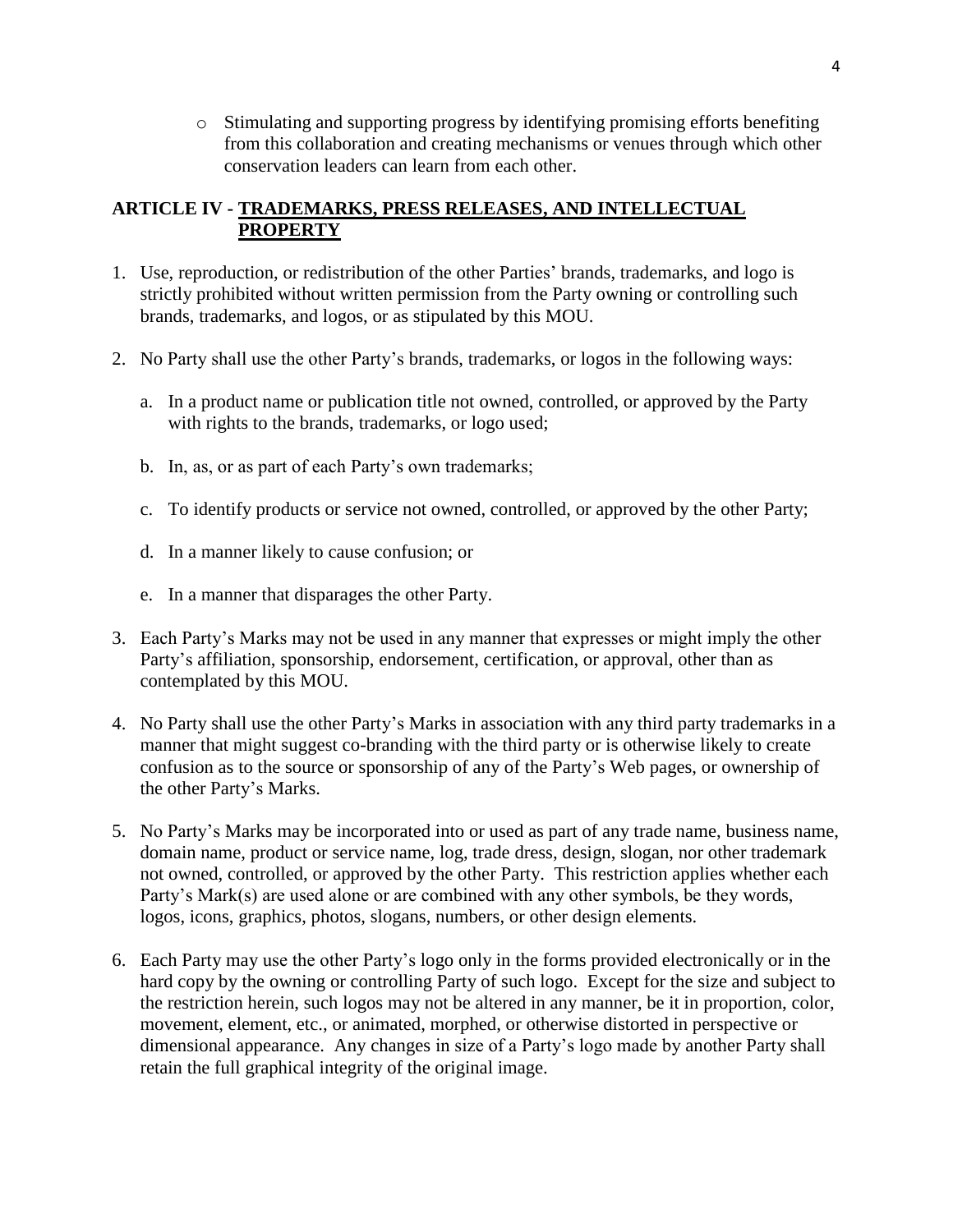7. Unless otherwise agreed to in separate agreements, materials (such as but not limited to curriculum, training materials, logos, and outreach materials) that are created jointly by the Parties or otherwise created in furtherance of this MOU shall be jointly owned. In the event that joint ownership cannot be achieved, each Party grants to the other a perpetual, royaltyfree full-use rights on all materials created pursuant to this MOU and subsequent agreements arising from this MOU. In the event that either Party proposes to use or incorporate preexisting materials, that Party must obtain appropriate use rights prior to incorporation into materials produced in support of this MOU. Specific rights shall be memorialized as appropriate in subsequent documents.

## **ARTICLE V - GENERAL PROVISIONS**

The Parties hereby further agree as follows:

- 1. They will meet annually, or as needed, to discuss the purpose and objectives of this MOU. They will develop and implement authorizations including general agreements, cooperative agreements, and other assistance agreements (Authorizations) that define specific projects and initiatives in furtherance of this MOU and permit the sharing of resources and funding in support of those projects and initiatives in compliance with applicable laws, regulations, and policies of all Parties.
- 2. This MOU in no way restricts DOI or CW from participating in similar activities or arrangements with other public agencies, academic institutions, non-profits, private enterprise, or individuals, or to enter into Authorizations with those entities and individuals.
- 3. Nothing in the MOU may be construed to obligate DOI or CW to any current or future expenditure of resources in advance of the availability of appropriations from Congress or funding from philanthropic sources. Nor does this MOU obligate DOI or CW to spend funds on any particular project or purpose, even if funds are available. The participation of DOI volunteers will not exceed a limited or *de minimis* level of commitment of DOI resources.
- 4. This MOU is neither a fiscal nor a funds-obligation document. Any endeavor or transfer of anything of value involving reimbursement or contribution of funds between or among the Parties will be handled in accordance with applicable laws, regulations, and procedures including those for government procurement and printing. Such endeavors will be outlined in separate agreements or contracts that shall be made in writing by representatives of the Parties and shall be independently authorized by appropriate statutory authority. This MOU does not provide authority to transfer anything of value involving reimbursement or contribution of funds between or among the Parties. Any contract or agreement for services must comply with all applicable requirements for competition.

## **ARTICLE VI - EVALUATION AND REPORTING**

The Parties will jointly review the results and effectiveness of this MOU at the end of each calendar year. The MOU may be amended at any time by the written, mutual consent of the Parties. The approved amendment(s) will immediately become a part of this MOU.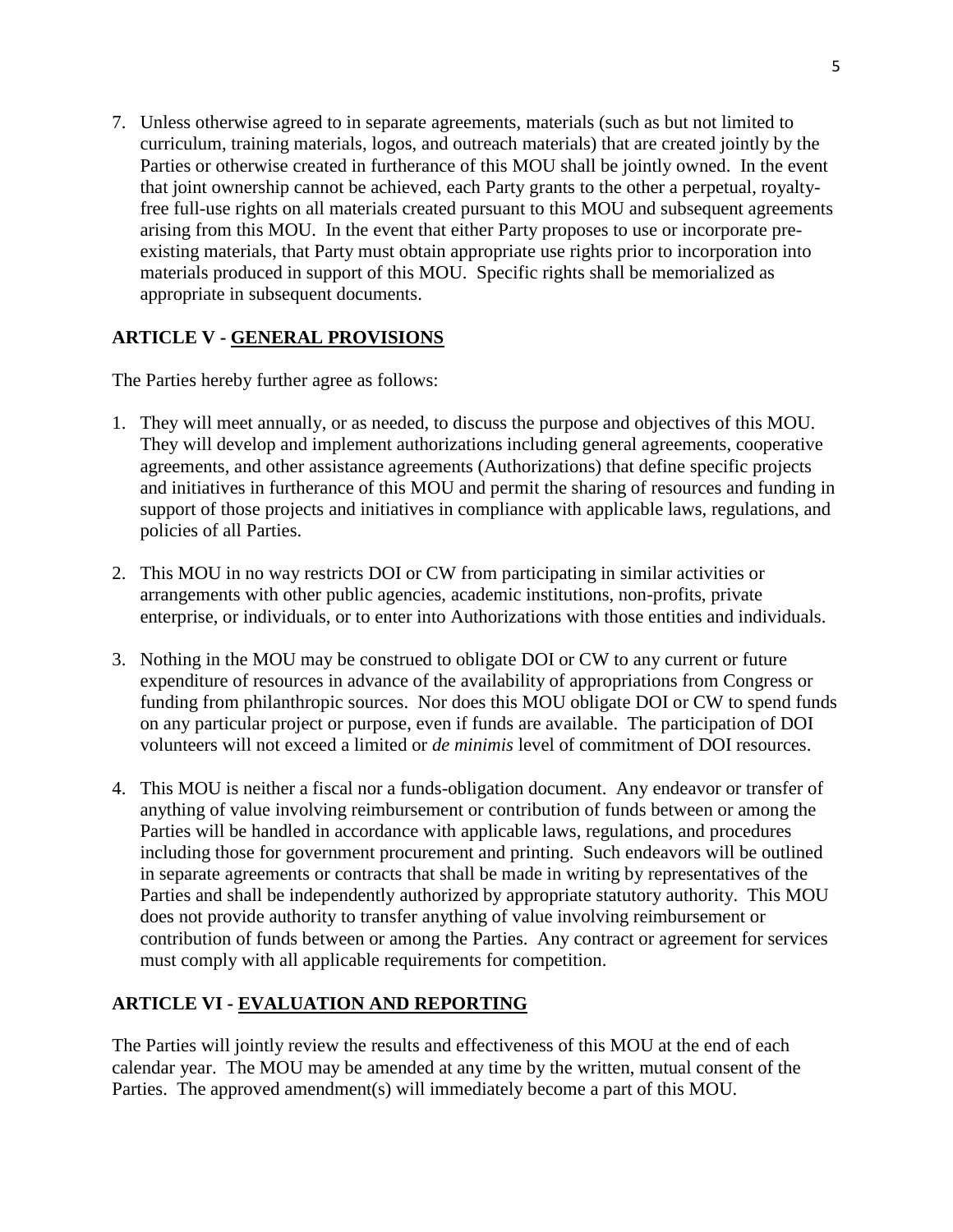## **ARTICLE VII - TERM OF MOU**

This MOU shall be executed as of the date of the last signature and shall remain in effect for five (5) years unless terminated or otherwise extended through a modification of this MOU**.** 

## **ARTICLE VIII - KEY OFFICIALS**

Key officials are essential to ensure maximum coordination and communication among the parties regarding the work being performed. Communications regarding this MOU will be maintained between the Parties by the following officials:

The key official for DOI is Ms. Mary Pletcher, Deputy Assistant Secretary for Human Capital & Diversity.

The key official for CW is Ms. Crista Valentino, Director.

## **ARTICLE IX – MODIFICATION& TERMINATION**

- 1. This MOU may be modified or extended only through a written instrument, signed, and dated by the Parties.
- 2. Any Party may terminate this MOU by providing the other Party with sixty (60) days advance written notice. In the event that one Party provides notice of its intention to terminate, the Parties will meet promptly to try to resolve their differences.
- 3. Additional Federal agencies or bureaus may join in this MOU by notifying all Parties in writing, and upon the mutual agreement of the Parties through a written modification to this MOU.

## **ARTICLE X – STANDARD CLAUSES**

**Civil Rights -** During the performance of this MOU, the participants agree to abide by the terms of U.S. Department of the Interior - Civil Rights Assurance Certification, nondiscrimination, and will not discriminate against any person. The participants will take affirmative action to ensure that applicants are employed without regard to their race, color, sexual orientation, national origin, disabilities, religion, age, or sex.